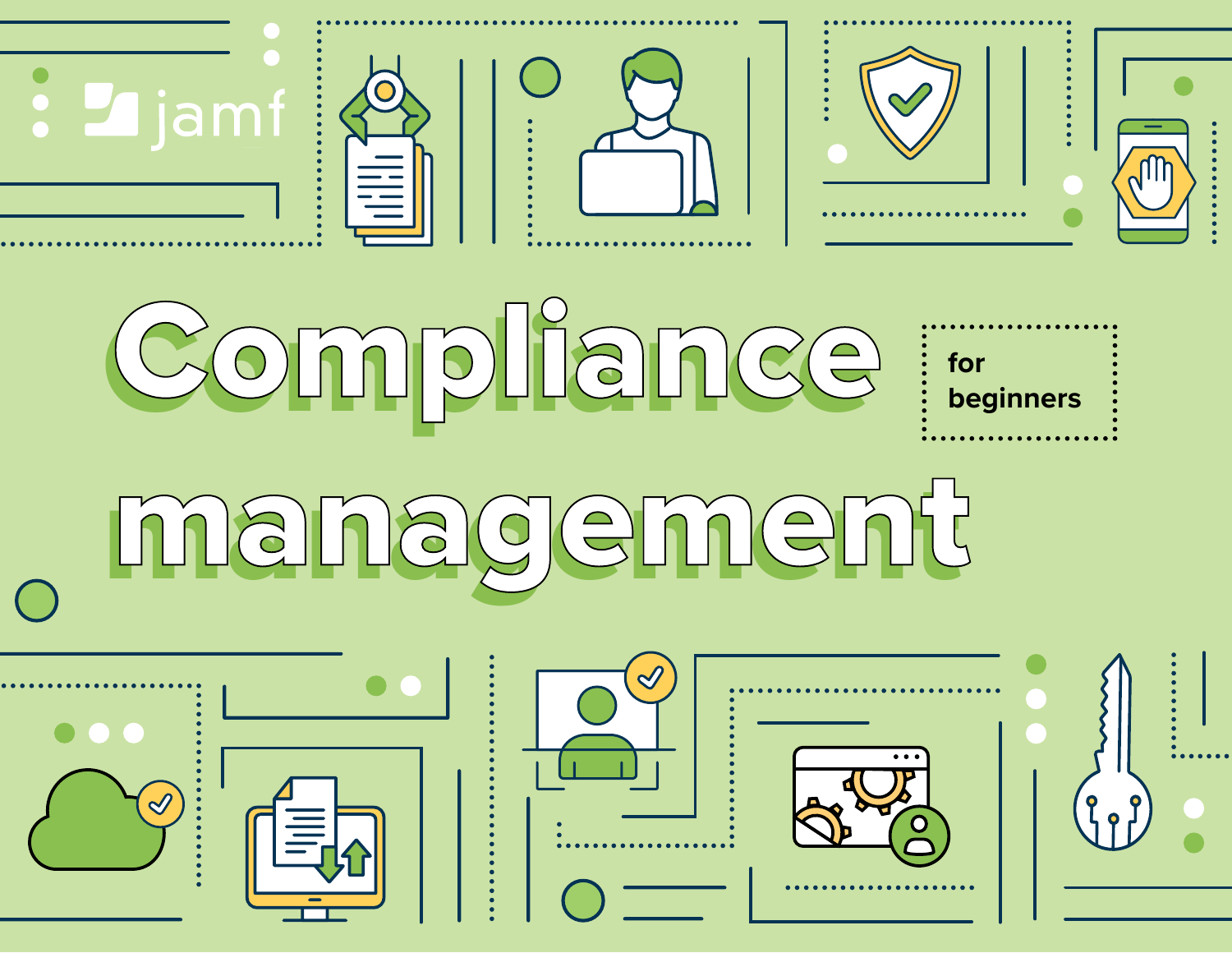### What is compliance?

Compliance simply means adhering to laws, health and safety standards, or data and security requirements.

### **Sounds simple, right?**

#### **But wait.**

Due to the specific nature of your organization, 'compliance' could mean a very different thing for you than the school down the street or the hospital across town. That's why each organization should design its own compliance standards, and design systems for ensuring that your network of staff is able to adhere to them.

#### **There are a few different types of regulation that require a compliance plan:**

- **• Legal regulations**, such as anti-discrimination, anti-slavery and anti-corruption laws
- **• Industry standards**, such as quality standards or privacy standards
- **• Security**, such as keeping a physical location safe, ensuring control over devices and maintaining data privacy
- **• Organization-determined rules and responsibilities**, such as environmental impact or conduct requirements for vendors.

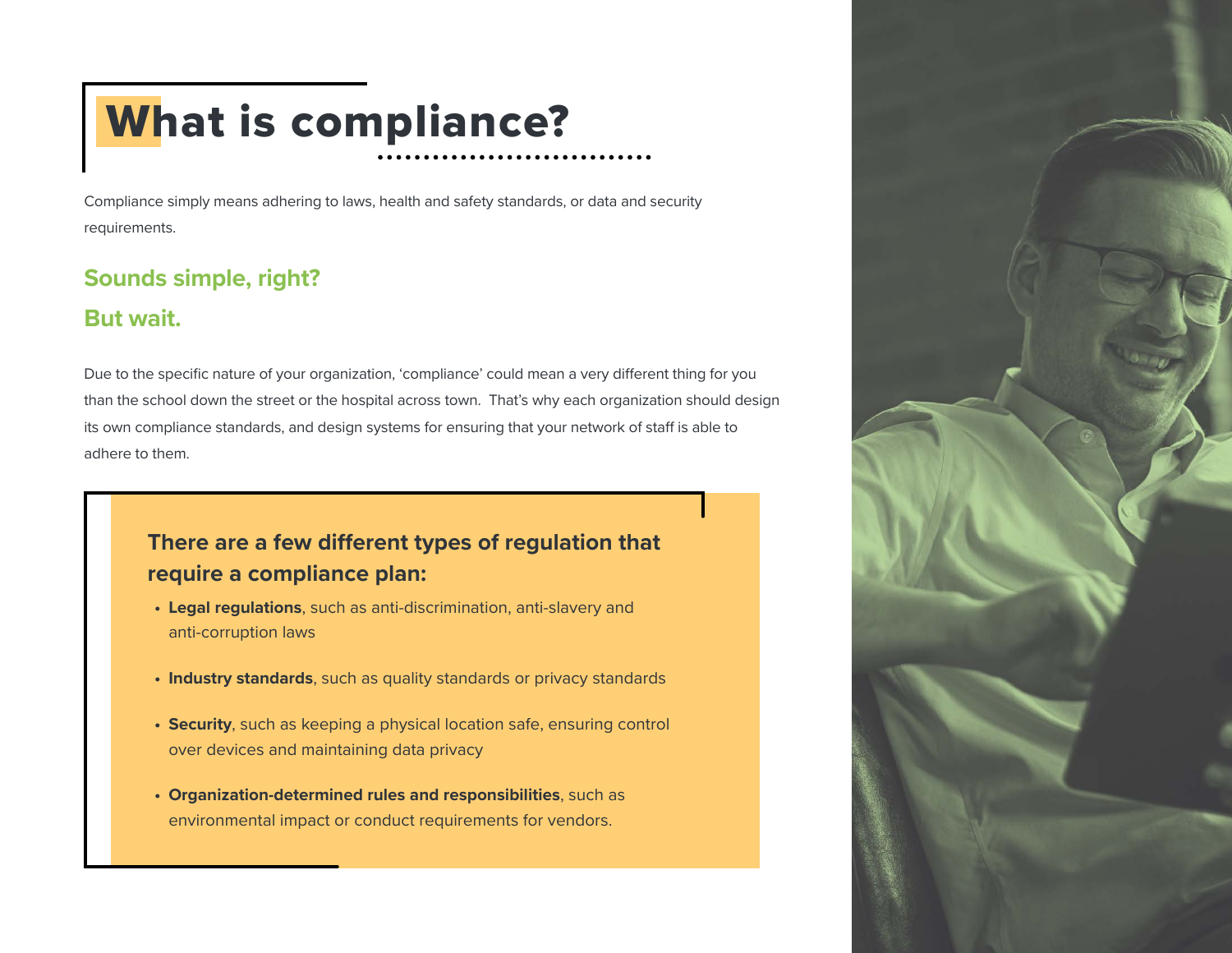#### **What is compliance?**

In each of these types of compliance areas, every organization must consider the impact on the organization as a legal entity; the impact on staff; and the impact on students, patients or customers.

#### **And each industry has its own set of legal regulations, standards and security needs such as:**

- **• Healthcare** organizations must follow HIPAA
- **• Higher education** institutions must adhere to FERPA
- **• Financial institutions** must closely follow FDIC rules and regulations
- **• Governmental institutions** must adhere to FIPS (Federal Information Processing Standards) and ensure that the three classification categories remain sacrosanct.

That's a great deal to consider and keep track of! But it's also absolutely vital.

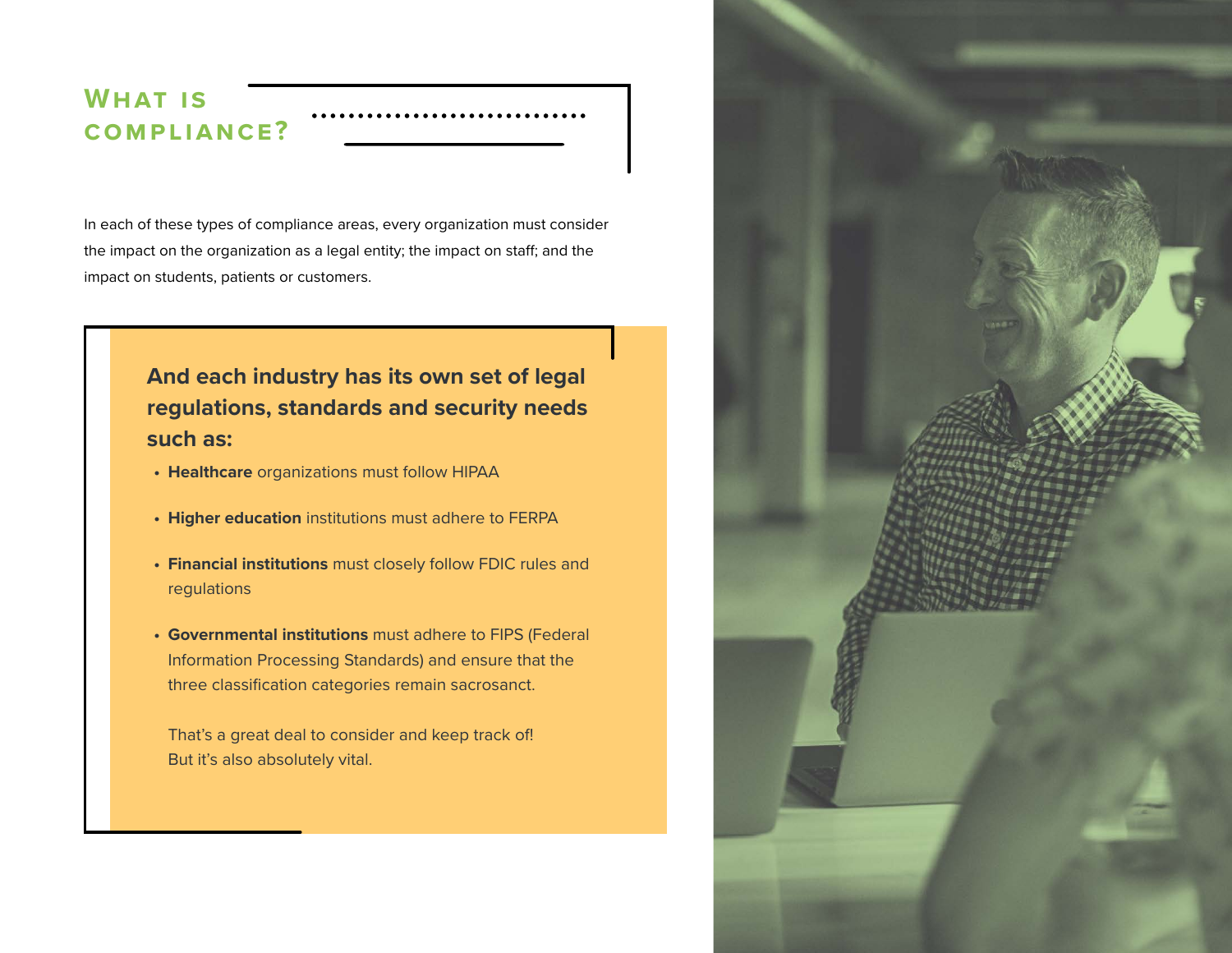#### **What can happen when companies ignore compliance?**

We don't have to quess at what can happen; we have examples all around us, every day, of:

- Data breaches
- Data leakage

• Loss of customers, accounts or jobs

- Loss of reputation
- Monetary loss: fines or settlements

#### **Here are just three examples that made international news:**

- A global retailer allowed 110 million customer's credit and debit card information to be stolen due to a vulnerability in a third-party app. Their reputation suffered greatly, and they paid \$18.5 million in damages. 1.
- A large, well-known professional networking site paid a \$1.25 million settlement for password leaking, and then more recently had a data leak of more than 700 million users' data, due to a vulnerability in its API. This impacted their reputation negatively and will likely cost them money as well. 2.
- Two large social networks, one in China and one in the US, had data breaches affecting 538 million and 533 million users respectively, exposing more than a billion email addresses and phone numbers. 3.

**In all of these cases, proper compliance procedures could have stopped these problems before they happened.**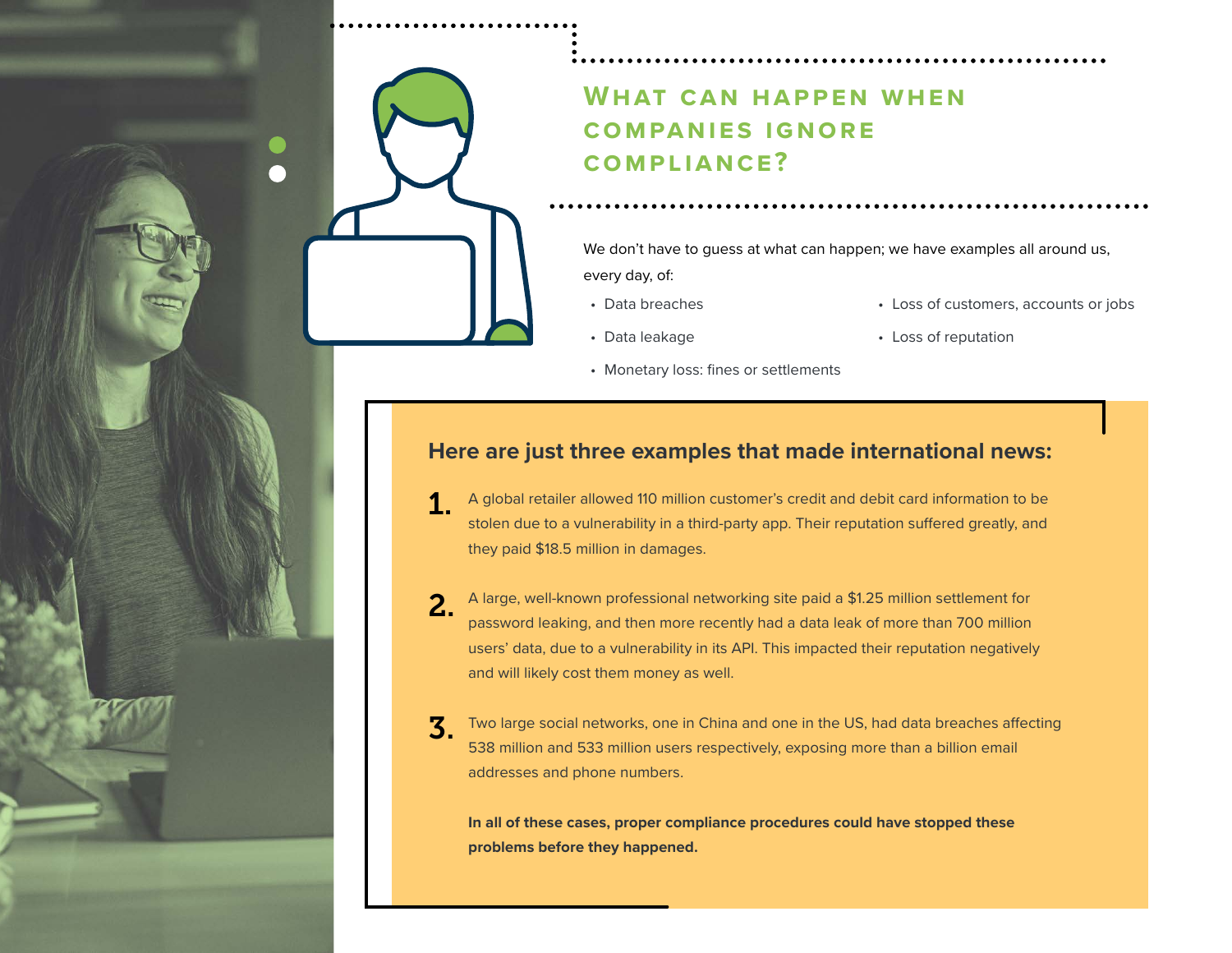

| <b>WHAT IS</b> |  |
|----------------|--|
| COMPLIANCE __  |  |
|                |  |

#### **Compliance management is, well, how you manage your compliance.**

It's the policies and procedures your organization enacts in order to ensure compliance in all areas, it's the digital tools you use to ensure compliance and  $-$  perhaps most importantly  $-$  it is the people who make sure that all of it gets done.

These tools, people and processes work to detect compliance violations, which protects your organization from these violations — and potential disaster.

#### **Cyber Essentials and Jamf**

When the UK's National Cyber Security Centre issued its **[Cyber Essentials](https://www.ncsc.gov.uk/cyberessentials/overview)** scheme, organizations wishing to meet the new requirements turned to Jamf for help in implementing them.

**[Learn More](https://www.jamf.com/resources/white-papers/ncsc-cyber-essentials/?utm_source=asset-link&utm_medium=pdf&utm_campaign=it-infosec-efficiency&utm_content=2021-10-13_shared_)**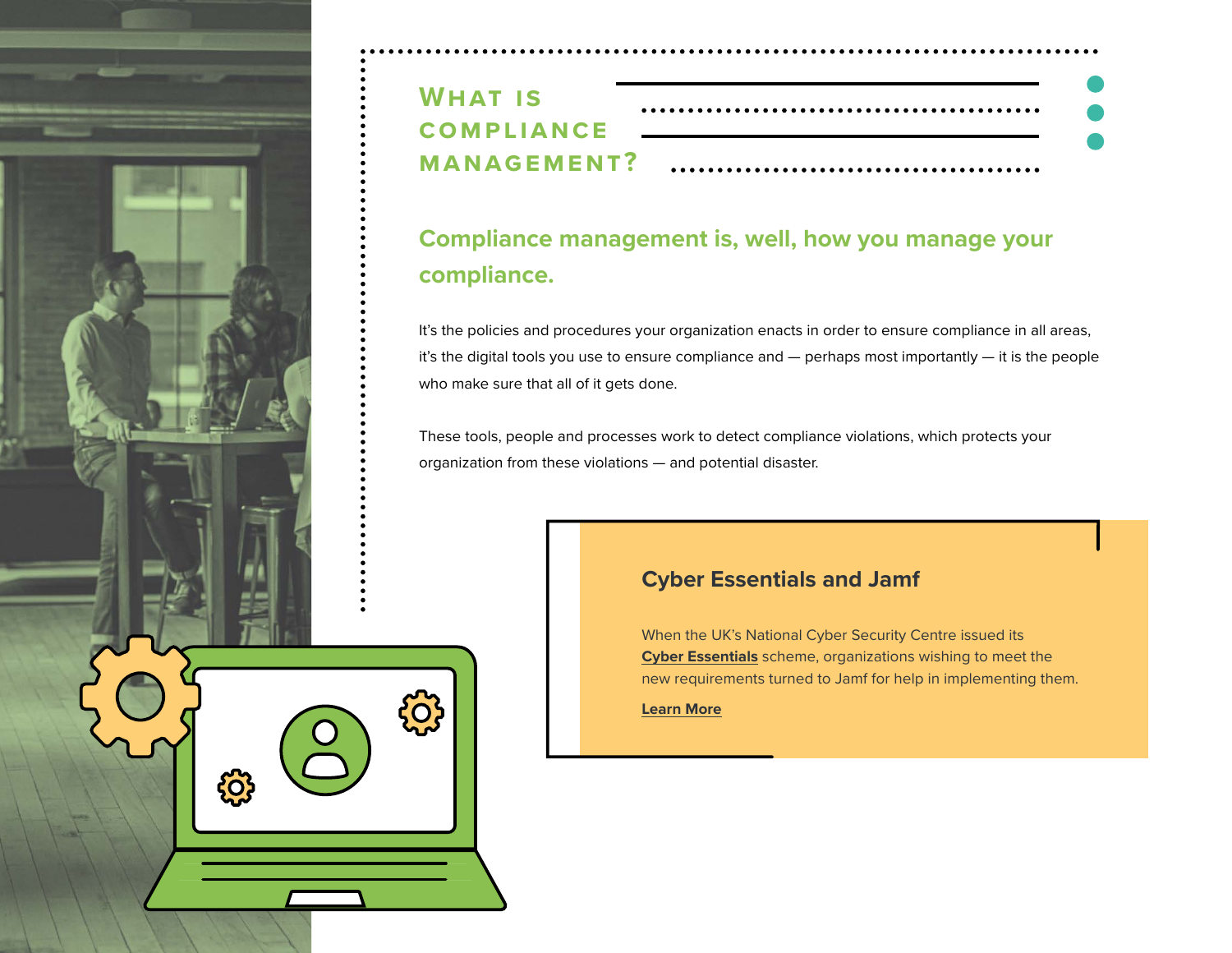#### **How can I get started with compliance management in my organization?**

All of this can be overwhelming, but as with any large task you break down the larger pieces into smaller ones, and you ask for help.

#### **Here are some steps to follow that should get you off on the right foot.**

**Ensure buy-in.** Your organization must be all on board for an effective compliance management system, and it must be from right at the top. Collect together a group of people who can enact these new processes throughout the entirety of your organization. 1.

Take stock of the entire compliance landscape for your organization: each type of regulation, regulations specific to your industry and how these safeguards will protect your organization, staff and clients.

- **Conduct a risk assessment.** Assessing your risks will lead you to the right compliance management. The whole point of compliance management is, ultimately, to reduce risk. Take a look at all of your systems: your physical plant, your ethical and legal safeguards, your digital landscape. 2.
- **Conduct a policy audit.** Subjecting any existing policies to close scrutiny with your new risk assessment can expose any places where you need to make updates. 3.

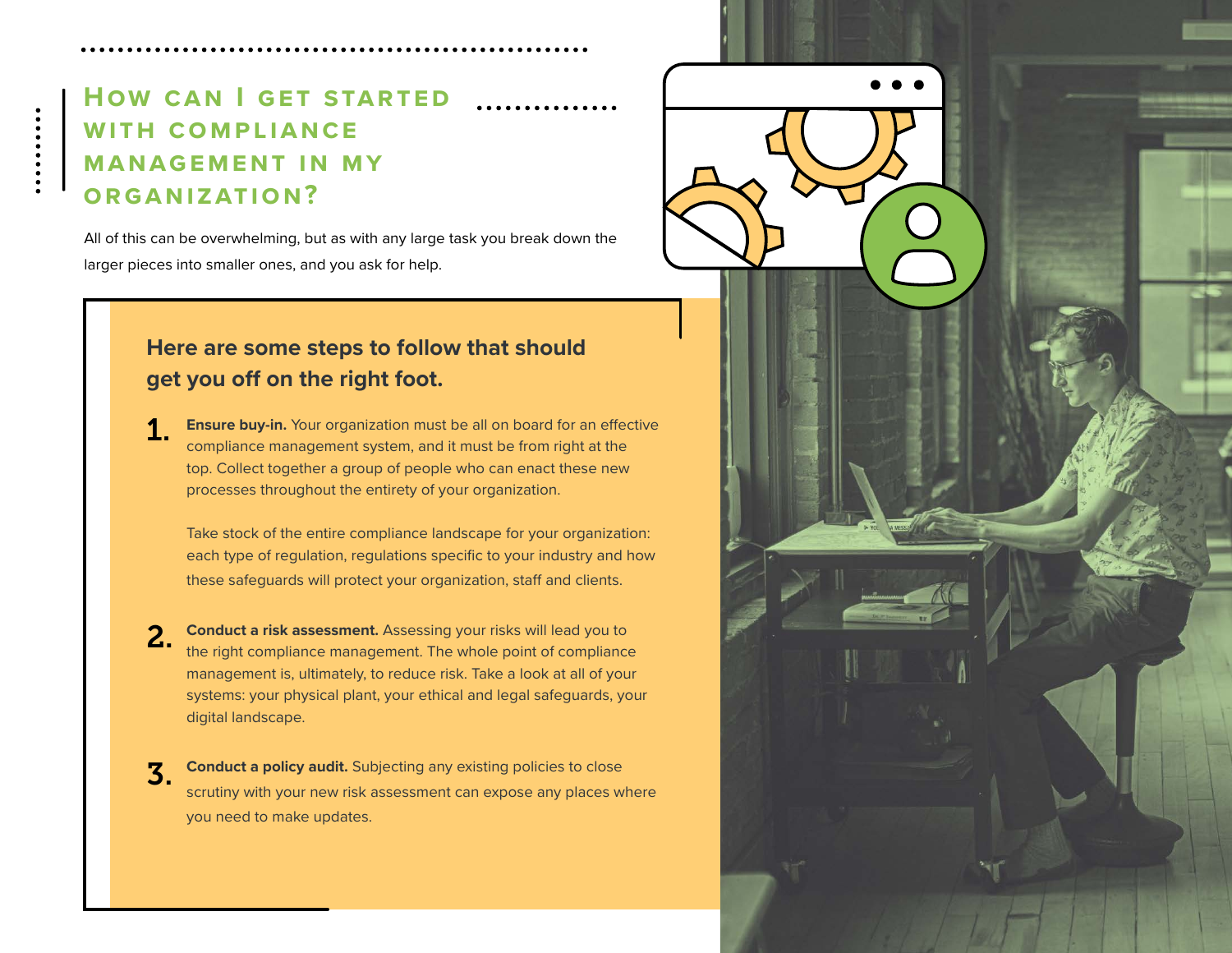**How can I get started with compliance management in my organization?**

#### **Here are some steps to follow that should get you off on the right foot. (continued)**

- **Educate.** Ensure that all staff understand why compliance is important, their place within the policy structures and how they can and must contribute to keeping your organization secure. 4.
- **Understand this is never a 'set it and forget it.' Put systems,** software and auditing procedures in place to continually evaluate your risk, your adherence to regulations and where possible gaps in your system might arise. Equip yourself with automated reporting, verification auditing systems and clear sight lines to any possible problem areas. 5.
- **Keep everybody accountable.** Continually educate and also follow up. If necessary, include clear disciplinary guidelines for those who damage your compliance and ensure that your compliance in all areas is actively and consistently enforced. 6.

#### **Our wheelhouse: device and IT security management**

There are so many pieces to track in the compliance puzzle, and no more so than in information technology and digital security.